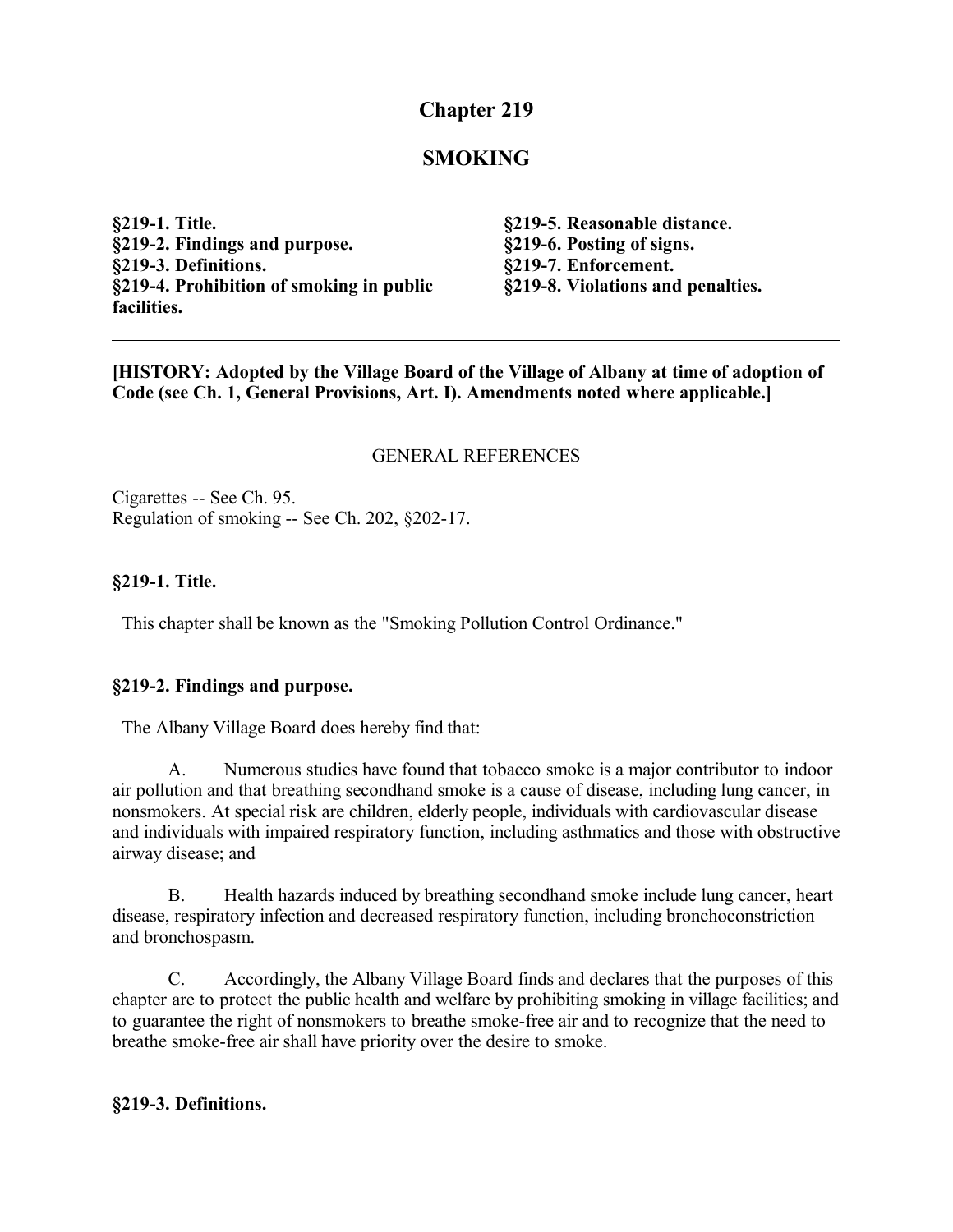The following words and phrases, whenever used in this chapter, shall be construed as defined in this section:

DINING AREA -- Any enclosed area containing a counter or tables upon which food or snacks are served.

ENCLOSED AREA -- All space between a floor and ceiling which is enclosed on all sides by solid walls or windows (exclusive of door or passage ways) which extend from the floor to the ceiling, including all space therein screened by partitions which do not extend to the ceiling or are not solid, "office landscaping" or similar structures.

SMOKING -- Inhaling, exhaling, burning or carrying any lighted cigar, cigarette, weed, plant or other combustible substance in any manner or in any form.

SPORTS ARENA -- Sports pavilions, gymnasiums, health spas, boxing arenas, swimming pools, roller and ice rinks, bowling alleys and other similar places where members of the general public assemble either to engage in physical exercise, participate in athletic competition or witness sports events.

## **§219-4. Prohibition of smoking in public facilities.**

A. Smoking shall be prohibited:

(1) Within the following structures owned by the Village of Albany: the Village Hall and Village Shop, except private residences leased from the village.

(2) Within any structure leased by the Village of Albany, provided that this prohibition shall apply only to those areas of the structure actually being leased by the village.

(3) Within buses, taxicabs and other means of public transit under the authority of the Village of Albany.

(4) Every room, chamber, place of meeting or public assembly, including school buildings under the control of any board, council, commission, committee, including joint committees, or agencies of the village or any political subdivision of the state during such time as a public meeting is in progress, to the extent such place is subject to the jurisdiction of the village.

(5) Polling places.

B. Notwithstanding any other provision of this section, any owner, operator, manager or other person who controls any establishment or facility may declare that entire establishment or facility as a nonsmoking establishment.

### **§219-5. Reasonable distance.**

 Smoking shall occur at a reasonable distance outside any enclosed area where smoking is prohibited to ensure that tobacco smoke does not enter the area through entrances, windows, ventilation systems or any other means.